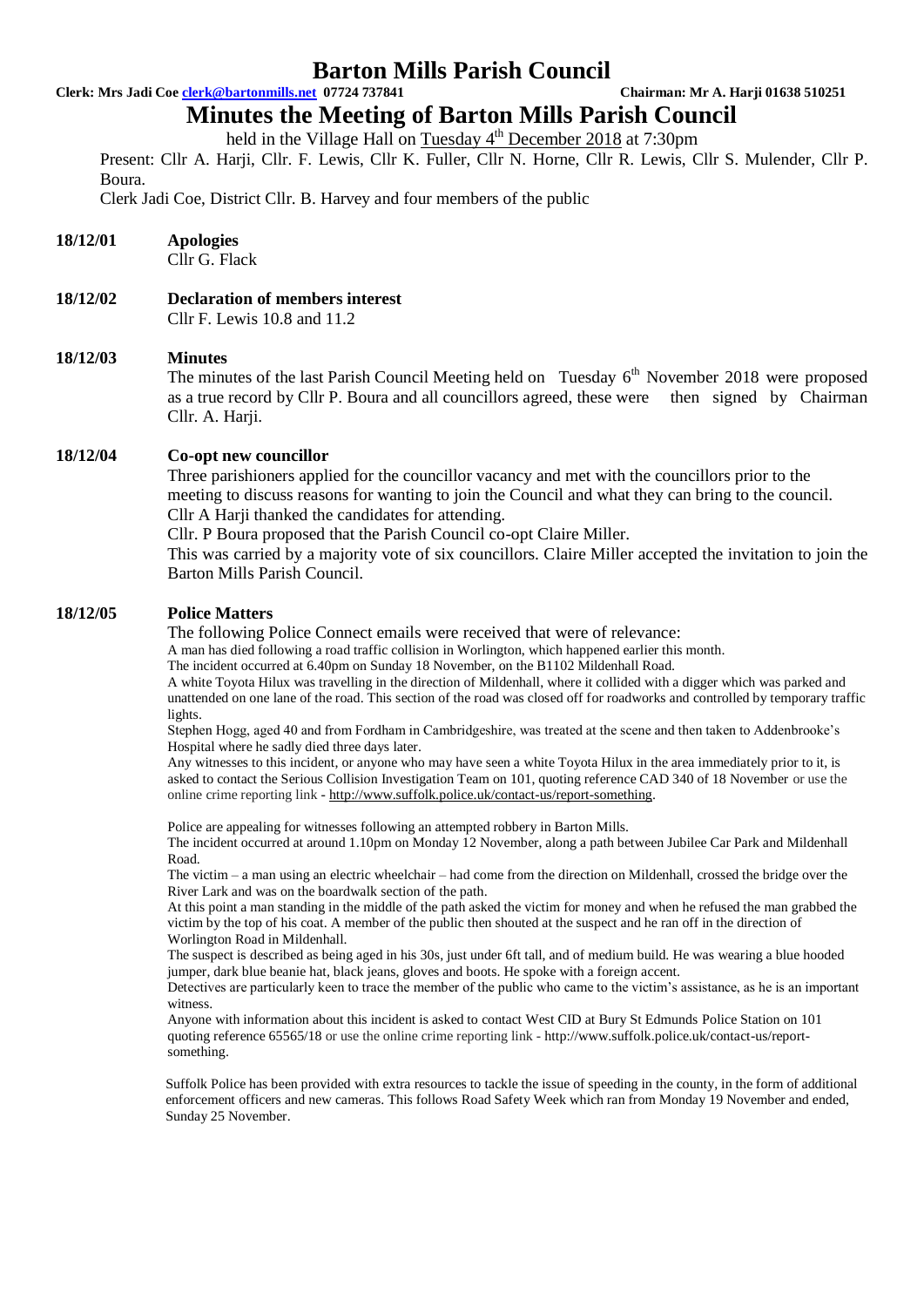## **Clerk: Mrs Jadi Coe clerk@bartonmills.net 07724 737841 Chairman: Mr A. Harji 01638 510251**

#### **18/12/06 County and District Councillors Report**

Cllr L Busuttil sent his apologies

Cllr B. Harvey gave updates on the new Shadow Council and details of changes and increased fares in regards to licensing matters.

Cllr B. Harvey reminded the Parish that there is to be a Civic Service held in St Marys Church, Barton Mills on  $16<sup>th</sup>$  December at 2:30pm followed by refreshments in Village Hall and everybody is welcome.

Members of the council put forward to Cllr B. Harvey both their concerns and delight at the new traffic lights on Fiveways roundabout. Although most felt safer when using the roundabout the main concern was drivers using the Newmarket Road to shorten their journey times when traffic is queuing approaching Fiveways from the South on the A11.

Cllr. B. Harvey stated the lights are to slow traffic down on the roundabout to ensure the safety of drivers and that only when a bypass in installed will the area see less traffic queues.

He suggested to contact Highways and voice the Parish Councils concerns and to ask when Highways intend to hold another meeting to inform the public of A11 and Fiveways road issues and plans.

It was agreed the clerk would contact highways as suggested. (JC)

## **18/12/07 Planning and Environment**

### **General & For Consideration:**

DC/18/2191/FUL – planning app. For 1 self contained two bed unit at 35 The Street, Barton Mills, IP28 6AA *– It was proposed that the PC have no objection, 7 agreed and 1 abstained.*

**Tree Applications (for information only):** None

**Awaiting Forest Heath decisions and pending appeals:**

DC/18/1990/HH – raise roof, extension to existing garage at Oldman House, 22 Worlington Road, Barton Mills, IP287DY – pending, *noted*

DC/18/2027/FUL change of use of land for sale and display of cars at Hand Car Wash, Fiveways, Barton Mills, - pending, *noted*

**Decided/approved (for information only)** None

## **18/12/08 Clerk's Report & Matters Arising from the Minutes of the Last Meeting (For Info Only)**

The clerk reported the following:

*The clerk reported the side and surface growth along Newmarket Road to SCC. The clerk originally contacted Worlington PC clerk (as advised by Cllr Harvey) who was helpful in providing details of who she had been in contact with to get work started on Worlington to Mildenhall Road. However once the clerk emailed this person she received an email stating that this was not the way to handle such matters and it must be done via the proper channels i.e. report a problem on the website.*

*The clerk wrote to parishioner asking them to refrain from selling vehicles on Newmarket Road as agreed at the last meeting.*

It was agreed to bring forward car sales to the next month's meeting as an agenda item after it was noted additional vehicles were being sold in the village.

*The clerk was contacted by a gentleman living opposite the village hall who was waiting a response from the Parish council since July 2017 in regards to placing a mirror in the village hall car park to protect them from potential accidents when exiting their driveway.*

*The clerk looked back on the minutes from this date and it was agreed to contact him suggesting he purchase a convex mirror to be placed on his own property and ask that his neighbours trim back vegetation.*

*The clerk informed him of the PC decision and apologised he was never informed of this, he then replied asking in any councillors would like to come to his property to discuss the matter. The parishioner is awaiting a response.*

Cllr. S. Mullender agreed to visit parishioner to discuss his concerns over exiting his driveway. (SM)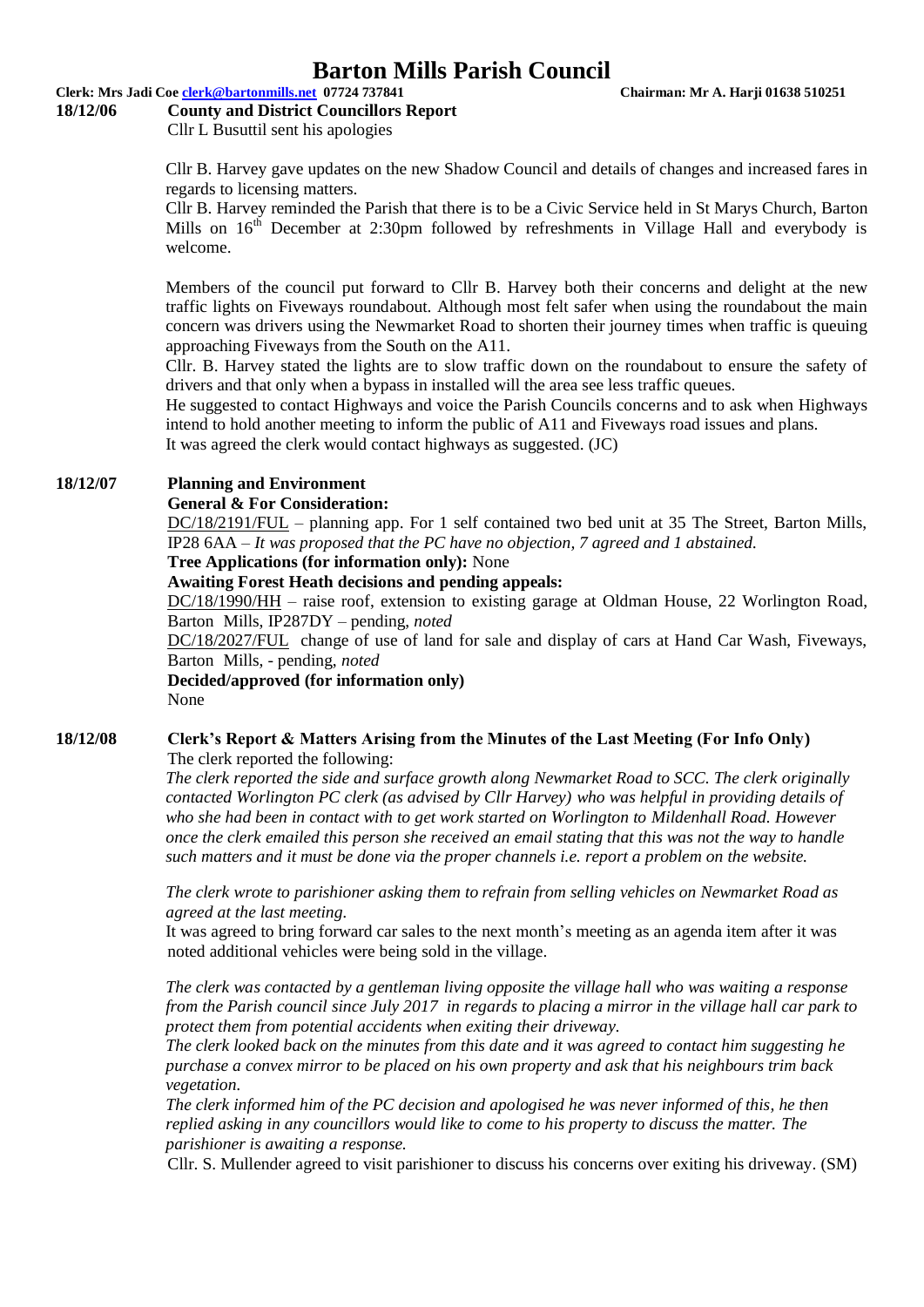## **Clerk: Mrs Jadi Coe clerk@bartonmills.net 07724 737841 Chairman: Mr A. Harji 01638 510251**

*It has been brought to the attention of the Parish Council that the Forest Heath Crime Prevention Santa Sleigh will be visiting Barton Mills on Tuesday 11th December. As far as the clerk is aware the route including timings for Tuesday has yet to be published.*

It was agreed the clerk should contact Forest Heath Crime Prevention Panel to find out when and where the Santa sleigh would be in the village so this can be displayed on the website. (JC)

*The clerk wrote to the local boarding business who supplied the Parish Council with dog waste bag dispensers and thanked them for their kind donation.*

*Sarah Limmer has asked what gardening work would the PC like to be carried out in December.* Cllr F. Lewis agreed to contact Sarah directly to discuss this. (FL)

## **18/12/09 Correspondence**

The clerk reported an email received advertising outdoor cinema experiences. It was agreed for the clerk to find out more about this including likely costs.

## **18/12/10 Parish Matters**

18/12/10.01 Future football coaching needs including grants available

The clerk reported she had provided Cllr Harvey the information requested. Cllr B. Harvey hoped funding would be available in the current financial year. He reminded the council that the funding could not go direct to the Parish Council and would need to be paid to a separate club/organisation.

18/12/10.02 Update on progress of purchase of land from for affordable housing including The clerk reported that Isobel has been away the previous week and has only now managed to contact her  $(4<sup>th</sup> December)$ .

Isobel met with SCC mid November and they are keen to have a larger project and have asked Isobel to put this to the planners.

Isobel has been in contact with the planners to investigate if this is something that could be possible. If the planner comes back and say no then SCC are still willing to sell but the likelihood as seen with other similar affordable housing sites is that they will want their own self build plots. (she estimates for 10-15 properties they will want 3-4 of their own). I asked why they had none of their own previously and she stated County councils are trying to now be more commercial and get more for their money

If the planners say something bigger then SCC may push this if we want them to sell the land.

Isobel hopes to have feedback from the planners for our January meeting but informed me that the process could be a lot slower than first thought as SCC want to ensure all options have been looked into.

It was agreed to contact Isobel stating that self build plots on this site are contrary to current planning policy and would therefore be unlikely or very difficult to be granted. Trying to include self build plots with our exception site scheme will therefore almost certainly jeopardise our scheme. In addition the requirements for our exception site scheme has been established though a housing needs survey and from a political standpoint as a council we believe we have a remit to proceed with our scheme. Self build plots can have no formal support from the Parish Council at this stage. If the PC is to formally consider supporting self build plots on the site then we would be very happy

to enter a dialogue with Hastoe but this should be considered as a separate issue.

The PC are however very conscious that the long term opportunities for the field must be considered and we would therefore be happy to ensure the access road for our scheme (and services) allow for future developments in the field to the rear.

18/12/10.03 Receive quote for Spring work on the football pitch

The clerk has requested a quote from INL and has chased this but has yet to receive the quote. 18/12/10.04 Website update

The clerk reported this was being updated but noted her concerns to ensure that the Parish Council comply with GDPR. A consent form has been produced and it was agreed to obtain consent from clubs and organisations prior to displaying personal contact details on the website.

Cllr C. Miller offered to help with updating the website.

18/12/10.05 Maintenance of Assets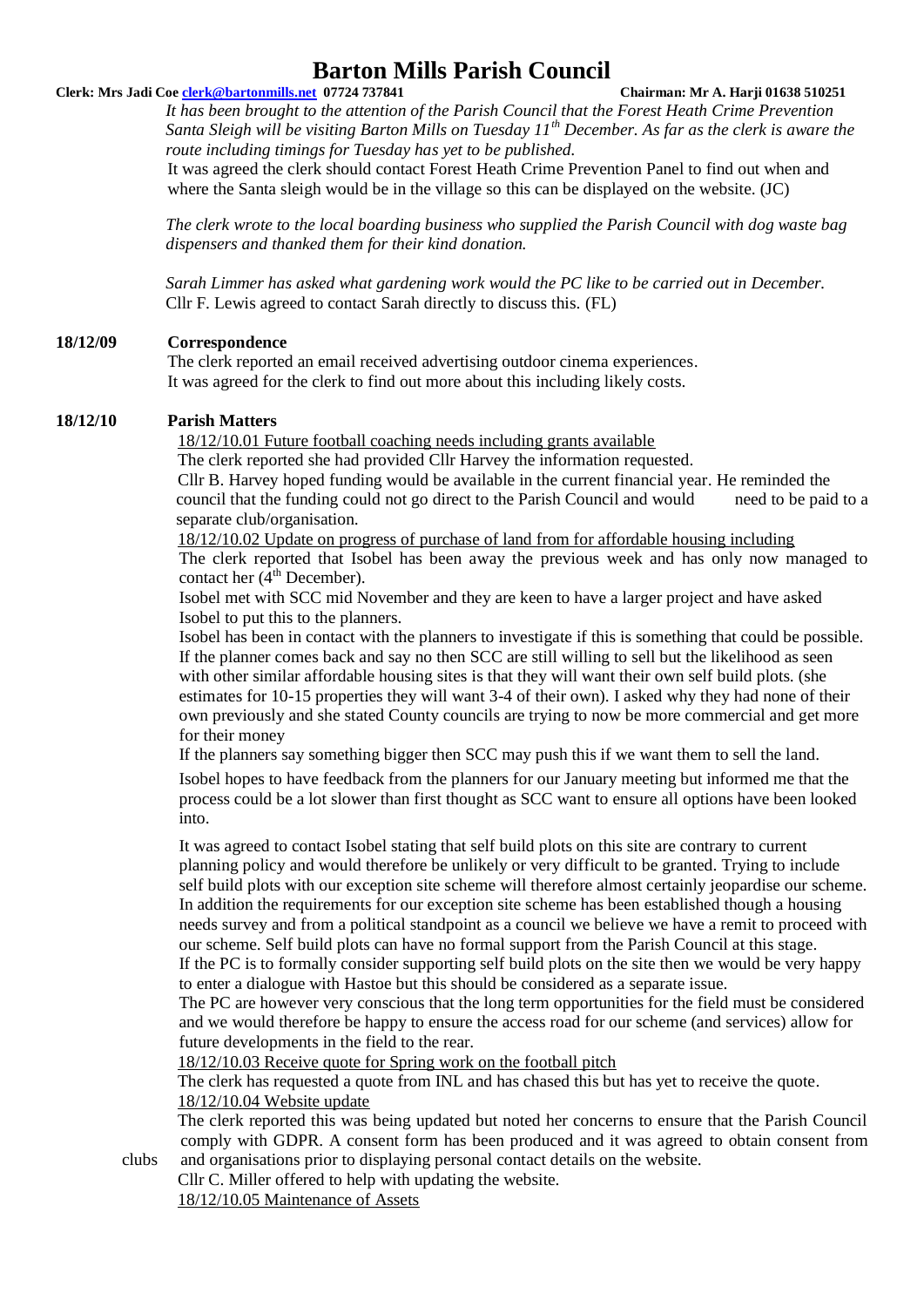## **Clerk: Mrs Jadi Coe clerk@bartonmills.net 07724 737841 Chairman: Mr A. Harji 01638 510251**

Cllr P. Boura reported the following:

- a volunteer has offered to refill the dog waste bag dispensers and that more bags were required as 2000 had been used in the last 5 months.
- volunteers have offered to carry out the defibrillator checks and a letter of thanks has been sent to them.
- Charlie's tree needed an additional two stakes as the existing one had become loose (PB) 18/12/10.06 Green Business Grant update

It was agree the clerk would make contact with the grant providers again and ask if they could provide funds to replace one flood light in the Village Hall car park with two LED lights. This would give less intense lighting but over a larger of the car park.

18/12/10.07 Discuss need for Council Facebook page

It was agreed that the Parish Council did not need a separate Facebook page and that the clerk would post items onto the existing Barton Mills Facebook page. It was agreed to have a link to this on the website but ensuring that the website states this page is not controlled by the Parish council so will take no liability for any content.

18/12/10.08 Discuss increased costs for Barton Miller as more homes in village

It was noted that the number of Barton Miller copies circulated have risen form 510 to 580 as new homes are built and occupied on the sites on Worlington Road.

The Parish Council currently donate £110 worth of paper to the Church for print the issues and with this the Parish Council are given the clerk's full page at no cost.

It was agreed to carry this item forward to the February meeting when all donations are agreed. 18/12/10.09 SID Rota

The rota agreed until the end of January, the clerk to email the updated Rota (JC)

18/12/10.10 Confirm defibrillator seminar

The clerk reported she has requested training and has been informed this is now with the local trainer who will make contact. (JC)

18/12/10.11 To receive quotes for new bench

The clerk provided an idea of costs of benches depending on material and size. It was agreed to provide more accurate costs for the following meeting to enable the Parish Council to seek funding for the bench cost from possible the 100 Club. The clerk would also seek permission from the land owner. (JC)

18/12/10.12 Receive further details in regards to Green Business Grant

Repeated agenda item

18/12/10.13 K & M Lighting contract renewal

Cllr. P Boura proposed we accept the new contract for a period of three years, all agreed. (JC)

18/12/10.14 SALC E bulletin feedback

It was agreed all councillors would continue to receive this.

18/12/10.15 Worlington Road pedestrian crossing update

This was noted as now being operational.

18/12/10.16 Allotment lease/land purchase details

The clerk reported she has chased SCC but have not had any information back to bring forward to next months meeting.

18/12/10.17 Agree 2019 meeting dates

```
The following meeting dates were agreed:
```
Full Parish Council Meeting - Wednesday 2<sup>nd</sup> January 2019

Full Parish Council Meeting - Tuesday 5<sup>th</sup> February 2019

Full Parish Council Meeting - Tuesday 5<sup>th</sup> March 2019

Full Parish Council Meeting - Tuesday 2nd April 2019

Finance Committee Meeting - TBC

Annual Parish Meeting – Tuesday  $7^{\rm th}$  May 2019

Followed by:

Annual Parish Council Meeting - Tuesday 7<sup>th</sup> May 2019

Full Parish Council Meeting - Tuesday 4<sup>th</sup> June 2019

Full Parish Council Meeting - Tuesday 2nd July 2019

Planning only Meeting (if needed) - TBC

Full Parish Council Meeting - Tuesday 3rd September 2019

Full Parish Council Meeting - Tuesday 1st October 2019

Full Parish Council Meeting - Tuesday 5<sup>th</sup> November 2019 Finance Committee Meeting - TBC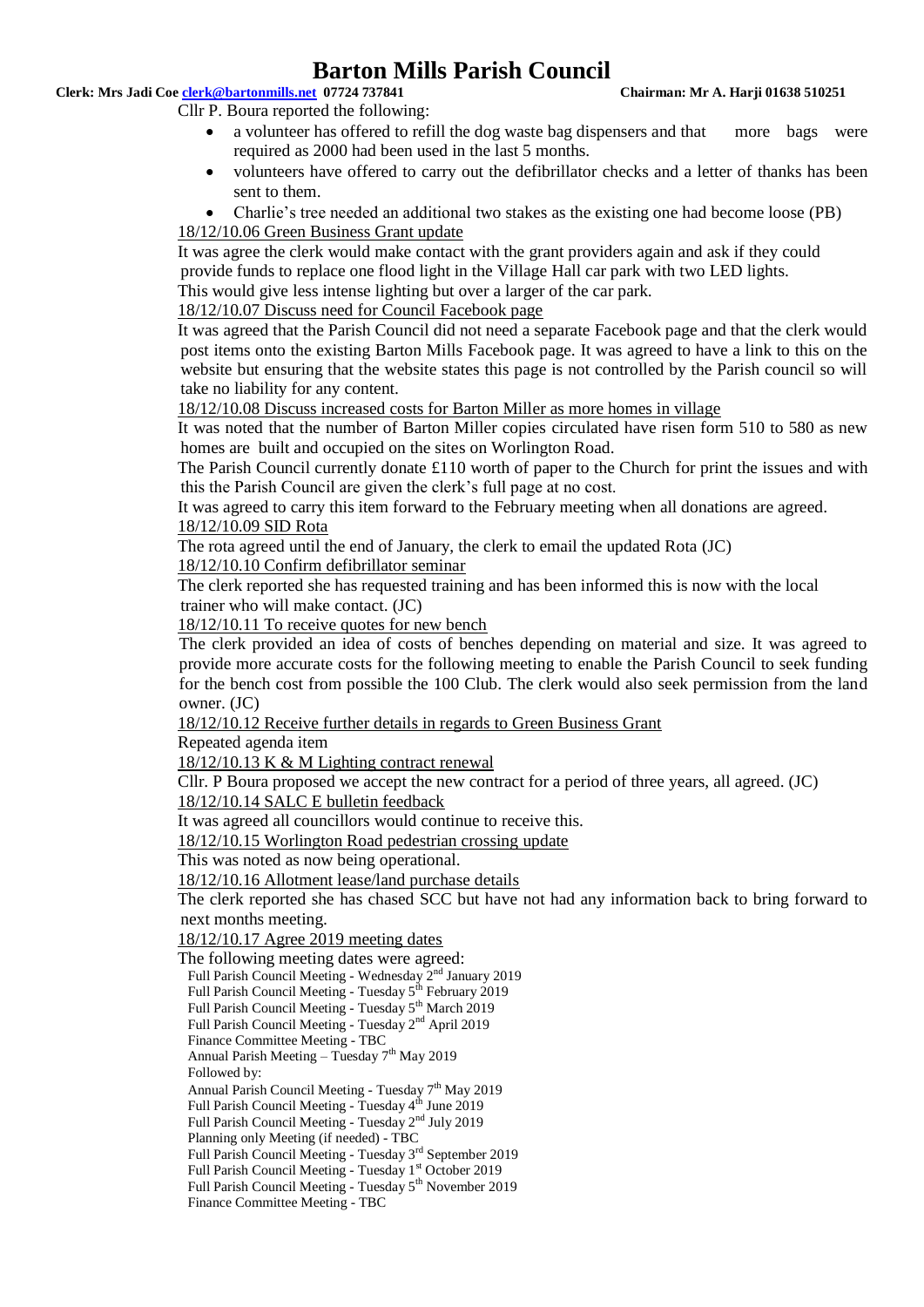**Clerk: Mrs Jadi Coe clerk@bartonmills.net 07724 737841 Chairman: Mr A. Harji 01638 510251**

Full Parish Council Meeting - Tuesday 3rd December 2019 18/12/10.18 Fiveways/A11 updates

Discussed and action agreed within agenda item district councillors report

## **18/12/11 Finance and Policies**

18/12/11.01 Parish Council Bank Balances and Reconciliation from list of Payments and Receipts. These were agreed and signed by Cllr Boura.

18/12/11.02 Cheques for signing and approval and to authorise payment of outstanding invoices. The following payments were agreed and the following cheques signed:

|        |                      |                                | 651.35     | 14.33      | 665.68 |          |
|--------|----------------------|--------------------------------|------------|------------|--------|----------|
| 23-Nov | Co.                  | Wine remembrance day           | 52.13      | 10.42      | 62.55  | Chg 1602 |
|        | Big Red Wine         |                                |            |            |        |          |
| 01-Dec | K & M Lighting       | Dec Maintenance                | 6.66       | 1.33       | 7.99   | Chg 1601 |
| 30-Nov | P Boura              | <b>Barton Miller</b>           | 15.00      | 0.00       | 15.00  | Chg 1600 |
| 30-Nov | J Berrett            | Plants sundries for 5 planters | 90.00      | 0.00       | 90.00  | Chg 1599 |
| 30-Nov | J Coe                | Expenses                       | 33.64      | 1.25       | 34.89  | Chg 1598 |
| 01-Nov | K & M Lighting       | Nov maintenance                | 6.66       | 1.33       | 7.99   | Chg 1597 |
| 09-Nov | S Limmer             | Gardening 9/11                 | 25.00      | 0.00       | 25.00  | Chg 1596 |
| 30-Nov | <b>Frances Lewis</b> | Remembrance day refreshments   | 38.26      | 0.00       | 38.26  | Chg 1595 |
| 30-Nov | J Coe                | Clerk salary                   | 384.00     | 0.00       | 384.00 | Chg 1594 |
| Date   | Payee                | <b>Details</b>                 | <u>Net</u> | <u>VAT</u> | Gross  |          |
|        |                      |                                |            |            |        |          |

Clerks overtime of 7 hours for November was also approved for payment the following month. 18/12/11.03 Agree budget

The budget of £24,480 made up of expenditure of £28,280 and other income of £3,800 was proposed by Cllr. R. Lewis and all agreed.

The clerk to display on Barton Mills website (JC).

## 18/12/11.04 Agree precept

The precept of £21,380 was proposed to cover the majority of the budget with the remaining budget of £3,100 to be from earmarked reserves. All agreed and the precept form was signed.

18/12/11.05 Agree and sign letter transferring amounts to new reserve account

It was proposed that £10,000 is transferred from the current account to a savings account on which the balance would earn interest. This was agreed and the letter signed by two signatories.

18/12/11.06 Agree and sign admin. Rights form for clerk on the bank current account

It was agreed the clerk was to have view only internet access on the bank accounts and the form to approve this was completed and signed.

## 18/12/11.07 Matters arising from Finance Committee meeting

The councillors were informed that the clerk is to look setting up Direct Debits and Standing Orders for all regular payments as stated in the Financial Regulations which will also save postage costs.

The councillors were informed that the Finance Committee planned an additional meeting in April to discuss and agree how the financial records would be shown so that VAT was represented more clearly.

#### **18/12/12 Parish Councillors reports (for information only)** None

## **18/12/13 Items for future agendas**

Affordable housing update Defibrillator seminar date Bench costs and whether land owners permission had been received Football coaching fund update Lighting including Greener Business Grant Car sales Fiveways and surrounding road issues Website and Facebook page updates Donation including Barton Miller paper donation (February)